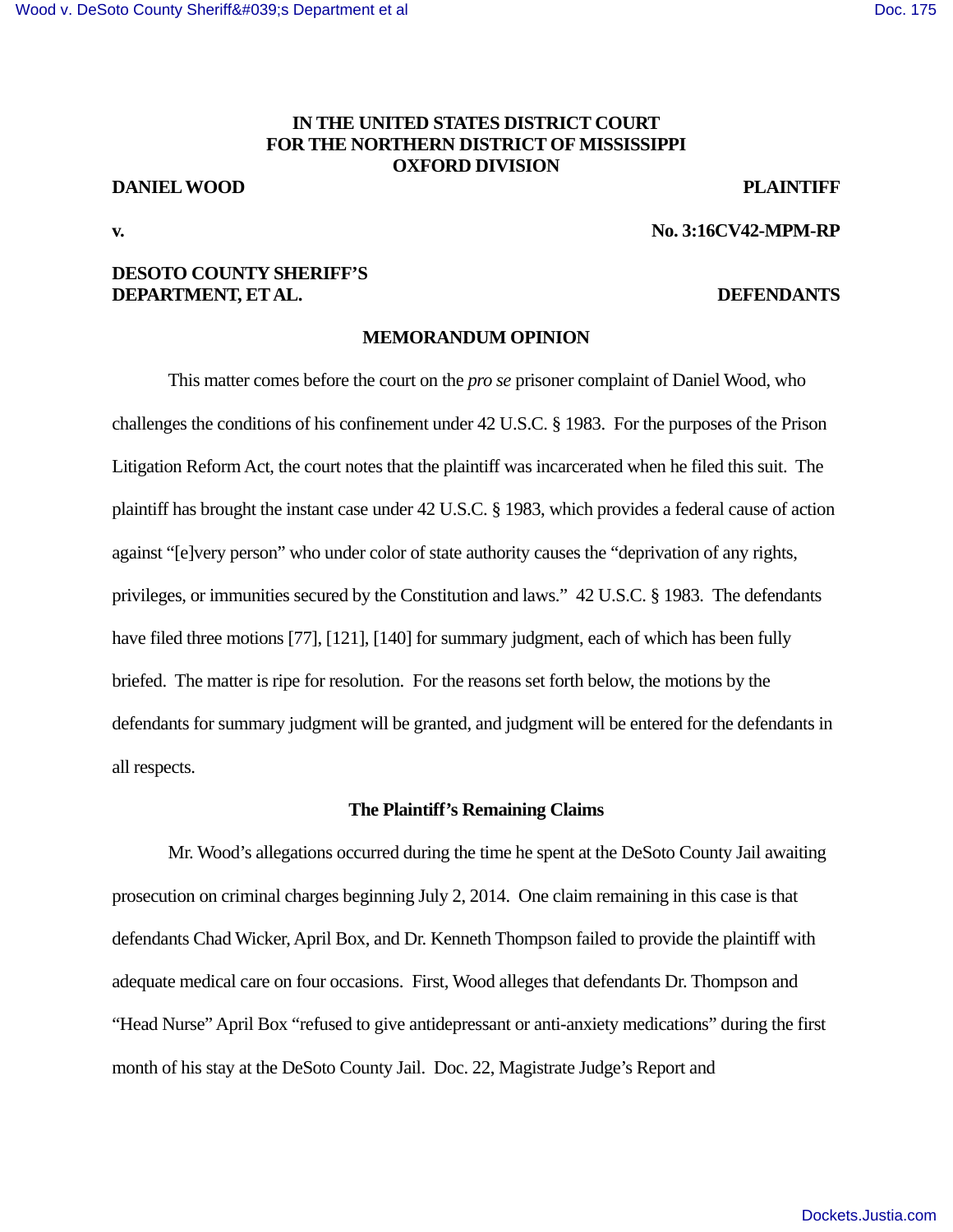Recommendation. Second, Wood claims that "during the 29-day placement on suicide watch (from September to October 2014)" he was provided no medical treatment. *Id*. Wood's third claim of denial of medical treatment is that "the tower officer would not open his door to receive his medications from the on-duty nurse (from July to August 2015)." *Id.* According to Wood, "during med pass, the tower officer would open the cells of every inmate on the medication list except him." *Id.* Wood's fourth claim regarding medical treatment is that defendant Chad Wicker improperly removed him from suicide watch. Docs. 52, 54.

 Wood also alleges that during the "29-day placement on suicide watch (from September to October 2014)," there was water in his cell from a leaky toilet and that he suffered periods of extended cold. Doc. 22. He alleges that defendant Chad Wicker should have noted the conditions and had them corrected.

 Wood finally alleges that Chad Wicker "allow[ed] [Wood's] legal and religious mail but not any personal mail from family or friends." Doc. 60.

#### **Summary Judgment Standard**

Summary judgment is appropriate if the "materials in the record, including depositions, documents, electronically stored information, affidavits or declarations, stipulations (including those made for purposes of the motion only), admissions, interrogatory answers, or other materials" show that "there is no genuine dispute as to any material fact and the movant is entitled to judgment as a matter of law." FED. R. CIV. P. 56(a) and (c)(1). "The moving party must show that if the evidentiary material of record were reduced to admissible evidence in court, it would be insufficient to permit the nonmoving party to carry its burden." *Beck v. Texas State Bd. of Dental Examiners*, 204 F.3d 629, 633 (5th Cir. 2000) (citing *Celotex Corp. v. Catrett*, 477 U.S. 317 (1986), *cert. denied*, 484 U.S. 1066 (1988)).

 $-2-$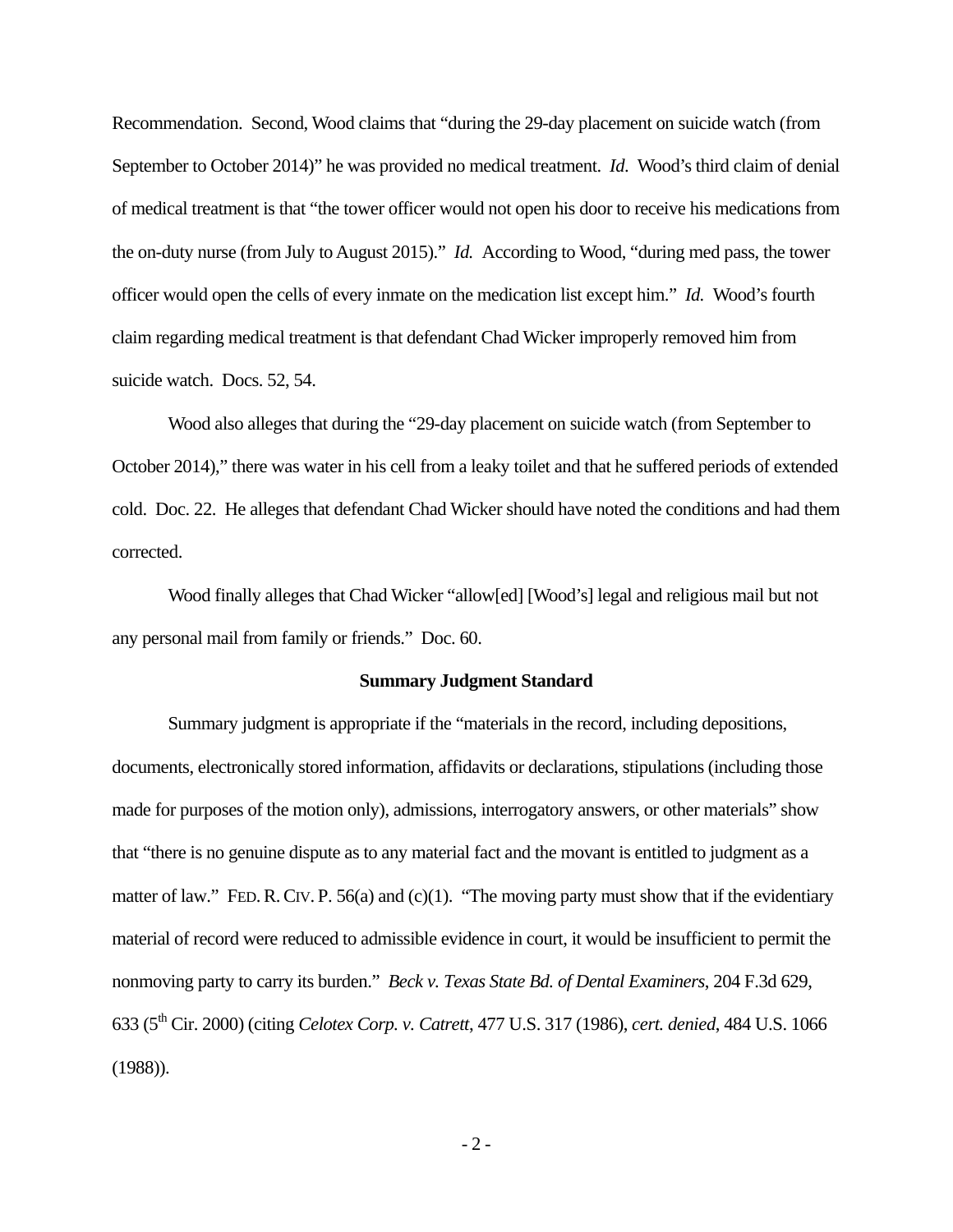After a proper motion for summary judgment is made, the burden shifts to the non-movant to set forth specific facts showing that there is a genuine issue for trial. *Anderson v. Liberty Lobby,* Inc., 477 U.S. 242, 249, 106 S. Ct. 2505, 2511, 91 L. Ed. 2d 202 (1986); *Beck*, 204 F.3d at 633; *Allen v. Rapides Parish School Bd.*, 204 F.3d 619, 621 (5th Cir. 2000); *Ragas v. Tennessee Gas Pipeline Company*, 136 F.3d 455, 458 (5<sup>th</sup> Cir. 1998). Substantive law determines what is material. *Anderson*, 477 U.S. at 249. "Only disputes over facts that might affect the outcome of the suit under the governing law will properly preclude the entry of summary judgment. Factual disputes that are irrelevant or unnecessary will not be counted." *Id.*, at 248. If the non-movant sets forth specific facts in support of allegations essential to his claim, a genuine issue is presented. *Celotex*, 477 U.S. at 327. "Where the record, taken as a whole, could not lead a rational trier of fact to find for the non-moving party, there is no genuine issue for trial." *Matsushita Elec. Indus. Co. v. Zenith Radio Corp.*, 475 U.S. 574, 587, 89 L. Ed. 2d 538 (1986); *Federal Savings and Loan, Inc. v. Krajl*, 968 F.2d 500, 503 (5<sup>th</sup> Cir. 1992).

The facts are reviewed drawing all reasonable inferences in favor of the non-moving party. *Allen*, 204 F.3d at 621; *PYCA Industries, Inc. v. Harrison County Waste Water Management Dist.*, 177 F.3d 351, 161 (5th Cir. 1999); *Banc One Capital Partners Corp. v. Kneipper*, 67 F.3d 1187, 1198  $(5<sup>th</sup> Cir. 1995)$ . However, this is so only when there is "an actual controversy, that is, when both parties have submitted evidence of contradictory facts." *Little v. Liquid Air Corp.*, 37 F.3d 1069, 1075 (5th Cir. 1994); *see Edwards v. Your Credit, Inc.*, 148 F.3d 427, 432 (5th Cir. 1998). In the absence of proof, the court does not "assume that the nonmoving party could or would prove the necessary facts." *Little*, 37 F.3d at 1075 (emphasis omitted).

The very purpose of summary judgment is to "pierce the pleadings and assess the proof in order to see whether there is a genuine issue for trial." Advisory Committee Note to the 1963

- 3 -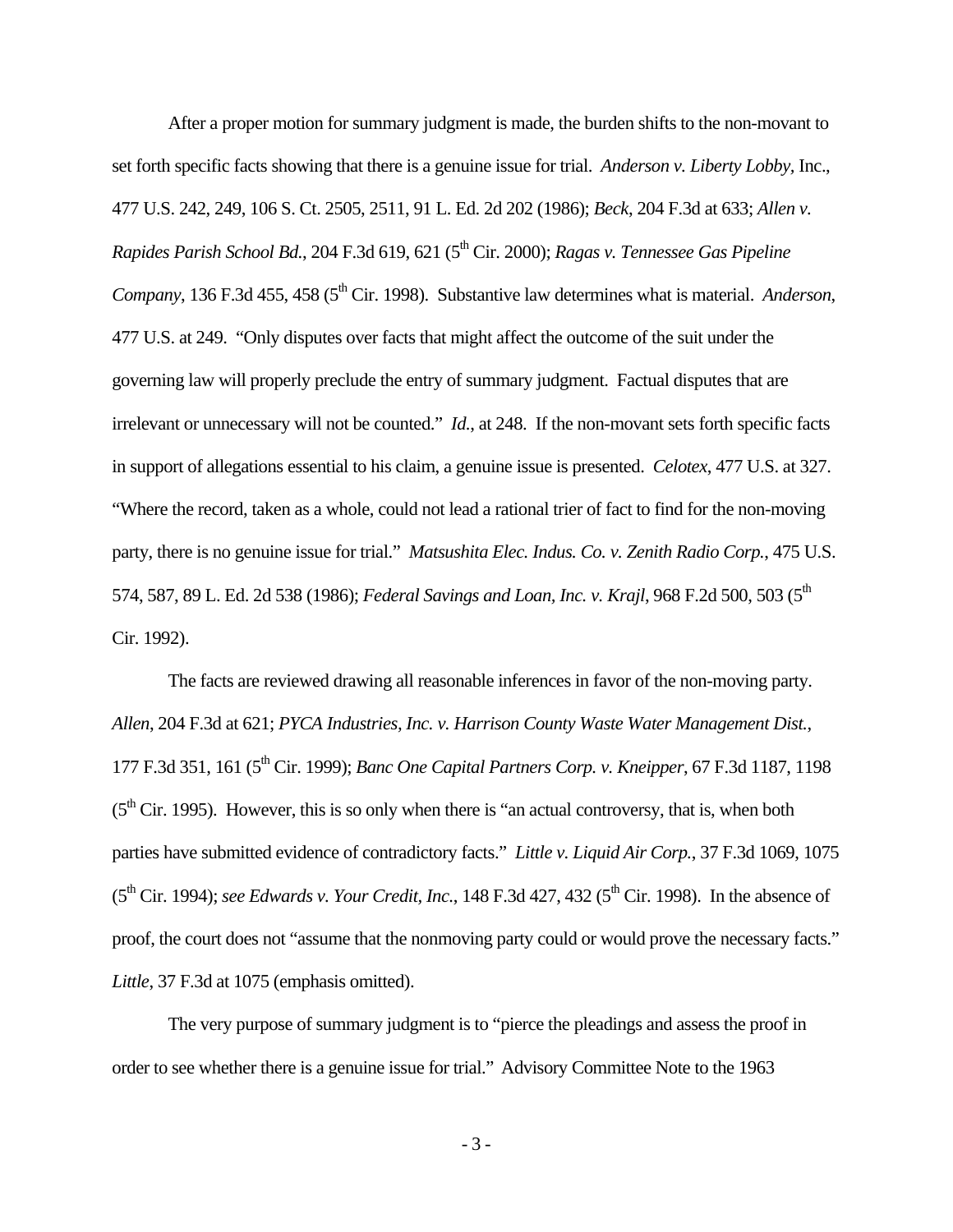Amendments to Rule 56. Indeed, "[t]he amendment is not intended to derogate from the solemnity of the pleadings[;] [r]ather, it recognizes that despite the best efforts of counsel to make his pleadings accurate, they may be overwhelmingly contradicted by the proof available to his adversary." *Id.* The non-moving party (the plaintiff in this case), must come forward with proof to support each element of his claim. The plaintiff cannot meet this burden with "some metaphysical doubt as to the material facts," *Matsushita Elec. Indus. Co., Ltd. v. Zenith Radio Corp.,* 475 U.S. 574, 586, 106 S.Ct. 1348, 1356 (1986), "conclusory allegations," *Lujan v. National Wildlife Federation*, 497 U.S. 871, 871-73, 110 S.Ct. 3177, 3180 (1990), "unsubstantiated assertions," *Hopper v. Frank*, 16 F.3d 92 (5<sup>th</sup> Cir. 1994), or by a mere "scintilla" of evidence, *Davis v. Chevron U.S.A., Inc.*, 14 F.3d 1082 (5<sup>th</sup> Cir. 1994). It would undermine the purposes of summary judgment if a party could defeat such a motion simply by "replac[ing] conclusory allegations of the complaint or answer with conclusory allegations of an affidavit." *Lujan v. National Wildlife Federation*, 497 U.S. 871, 888, 110 S.Ct. 3177, 3188 (1990). In considering a motion for summary judgment, a court must determine whether the non-moving party's allegations are *plausible*. *Matsushita, supra*. (emphasis added). "[D]etermining whether a complaint states a plausible claim is context-specific, requiring the reviewing court to draw on its experience and common sense." *Ashcroft v. Iqbal*, 556 U.S. 662, 129 S.Ct. 1937 (2009) (discussing plausibility of claim as a requirement to survive a motion to dismiss under Fed. R. Civ. P.  $12(b)(6)$ ).

In considering a motion for summary judgment, once the court "has determined the relevant set of facts and drawn all inferences in favor of the nonmoving party *to the extent supportable by the record*, [the ultimate decision becomes] purely a question of law." *Scott v. Harris*, 550 U.S. 372, 381 (2007) (emphasis in original). "When opposing parties tell two different stories, one of which is blatantly contradicted by the record, so that no reasonable jury could believe it, a court should not

 $-4-$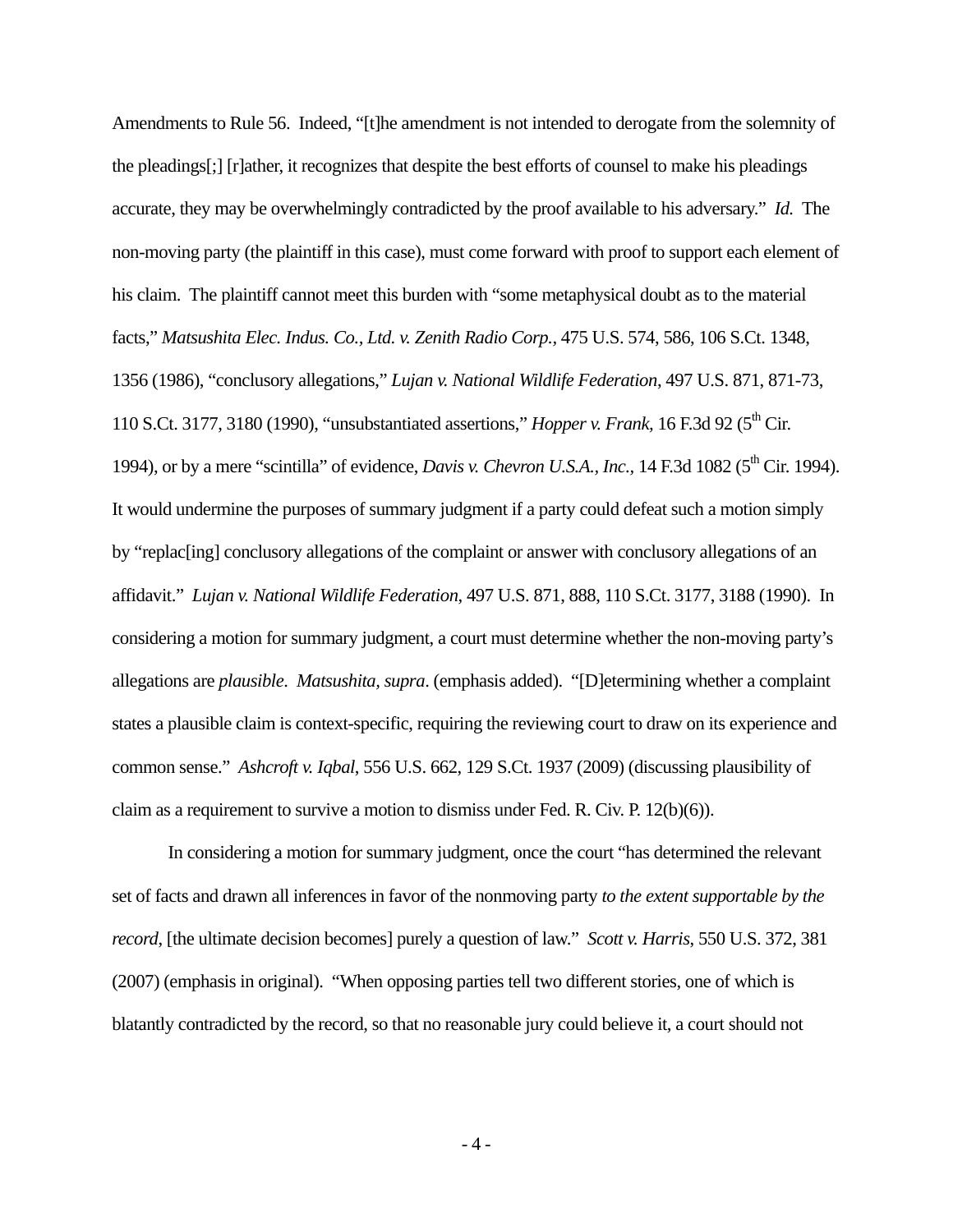adopt that version of the facts for purposes of ruling on the motion for summary judgment." *Id.* at 380.

### **Undisputed Material Facts**

The facts set forth below are not in dispute, as they are supported by overwhelming documentary evidence in the record. The plaintiff relies almost exclusively on statements in his motions and pleadings, while the defendants have provided authenticated documentary evidence, often from multiple sources. For the purposes of the instant motions for summary judgment, the court will construe them in the light most favorable to the non-moving party (the plaintiff in this case).

### **Facts Regarding Denial of Medical Treatment**

 Wood first alleges that the defendants failed to treat him "for the first month of his incarceration at the DeSoto County Jail." Report and Recommendation, Doc. 22 at 5. Mr. Wood alleged that he "received no medication for anxiety and depression for a month." *Id.* at 1. Wood mistakenly states that defendant April Box was the "Head Nurse" and that she refused to give antidepressant or anti-anxiety medications." *Id.* at 2. Wood entered the DeSoto County Adult Detention Facility on July 2, 2014. April Box is not a nurse, but a secretary. She states:

I work at the DeSoto County, Mississippi Adult Detention Center . . . . My job title is Medical Administrator. I prepare paperwork, do filing, order supplies, set up appointments, process grievances, and perform general secretarial work. I worked at this job in 2014 and 2015 when inmate Daniel Nathan Wood, also called Daniel Wood, was held at the Detention Center. I prepared a summary of medical treatment provided to Wood attached as pages 34-35.

I am not now and I have never been a nurse. I perform secretarial and clerical support functions for health care services or providers in the Detention Center.

Doc. 77, Exh. 1, pages 34-35. Ms. Box also states "I am not now and I have never been a nurse. I

perform secretarial and clerical support functions for health care services or providers in the Detention

Center." In addition, she states that from

July through August 2014 inmate Daniel Wood received health care services at the

- 5 -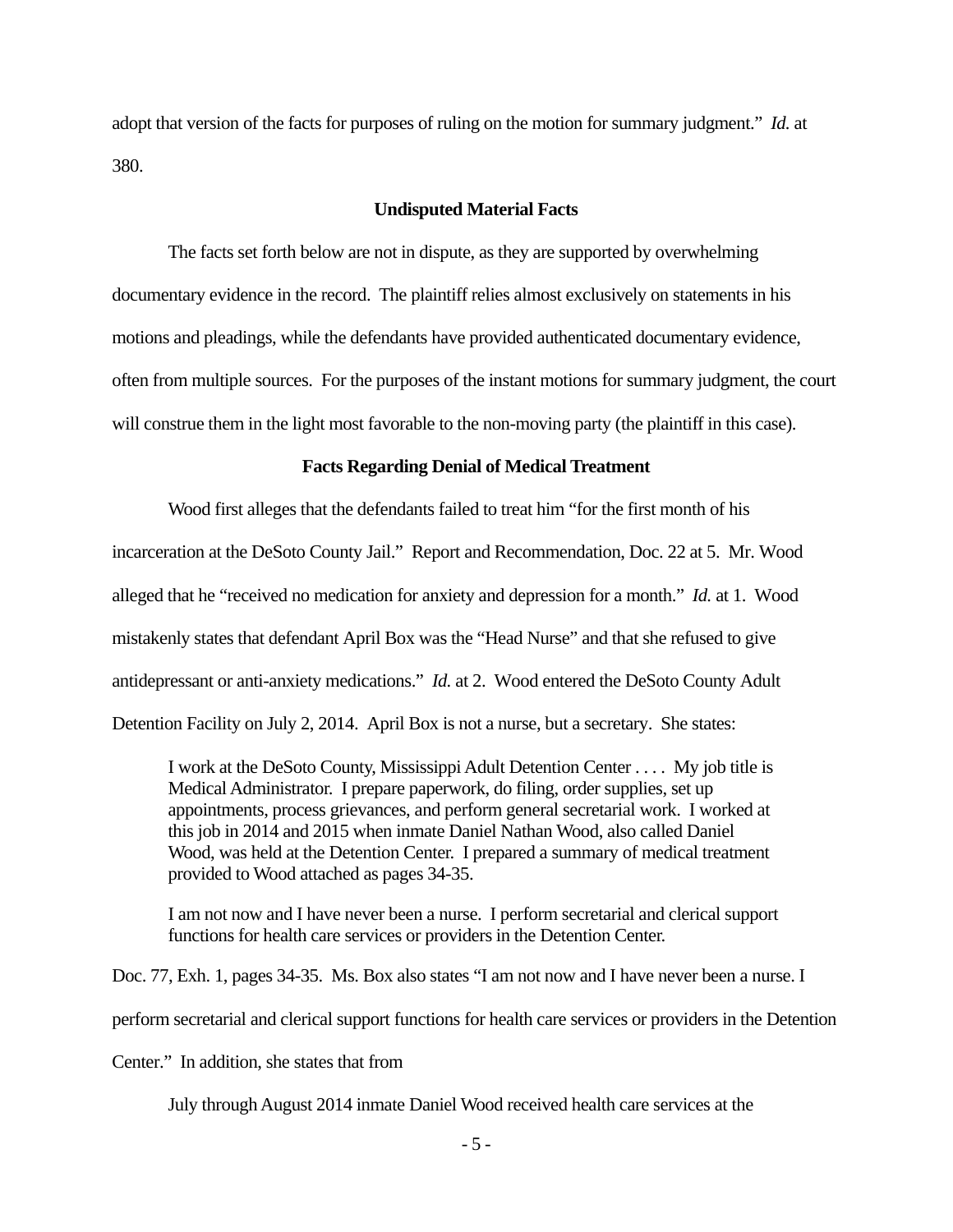Detention Center. This covers the first month of his incarceration at the Detention Center. Wood arrived at the Detention Center on July 2, 2014. He was provided treatment on July 2, 2014 by being placed on suicide protocol. See page 1. Wood was again placed in suicide protocol for proper treatment on July 8, 2014. See page 2. Region 4 was contacted and a hold placed on Wood. Region 4 refers to a regional health care facility. Region 4 was again contacted for Wood on July 23, 2014. See page 3.

## Doc. 77-1 at 1. Further:

[i]n July through August 2014 inmate Daniel Wood received health care. See pages 8- 11 for multiple entries of health care doctors visit history. See pages 14-27 for the medication dispensed to Wood history and specifically pages 14-17 for July through August 2014. The medication detail record pages 28-29 reflect the prescriptions obtained for Wood and dispensed. For July through August 2014 see entries on page 28 from July 9, 2014 through August 15, 2014.

## *Id*. at 2.

Though the defendants requested Wood's medical records from Parkwood, they did not

receive those records:

Wood claimed he had been treated at health care facility Parkwood before incarceration at the Detention Center. He was provided a consent form and signed same so the Detention Center could get a list of current medications. This was sent to Parkwood on or about July 2, 2014. See page 16. Parkwood was contacted but had not sent health care records to the Detention Center on Wood by July 9, 2014. On this date Wood began a prescription for Risperdal ordered by Dr. Thompson. See my entry at p. 30 first paragraph. See p. 36 for July 9, 2014 prescription medicine from Funderburk's Pharmacy for Daniel Wood at the DeSoto Co. Jail provided by the Detention Center. July through August 2014 detainee medical notes are at pages 30- 32.

*Id.*

Kenneth Thompson, M.D. executed two affidavits regarding Daniel Wood's treatment. Docs.

77-3, 140-1. Dr. Thompson is not an employee of the DeSoto County Adult Detention Facility;

instead, he serves under a services contract as the Medical Director at the De Soto County, Mississippi

Adult Detention Center ("DeSoto County Jail"). *Id.* at 25-31. That agreement was in effect for 2014

and 2015. *Id.* at 1.He is a licensed physician in the State of Mississippi, serves as the DeSoto County

Adult Detention Facility Medical Director, and provides emergency room physician services at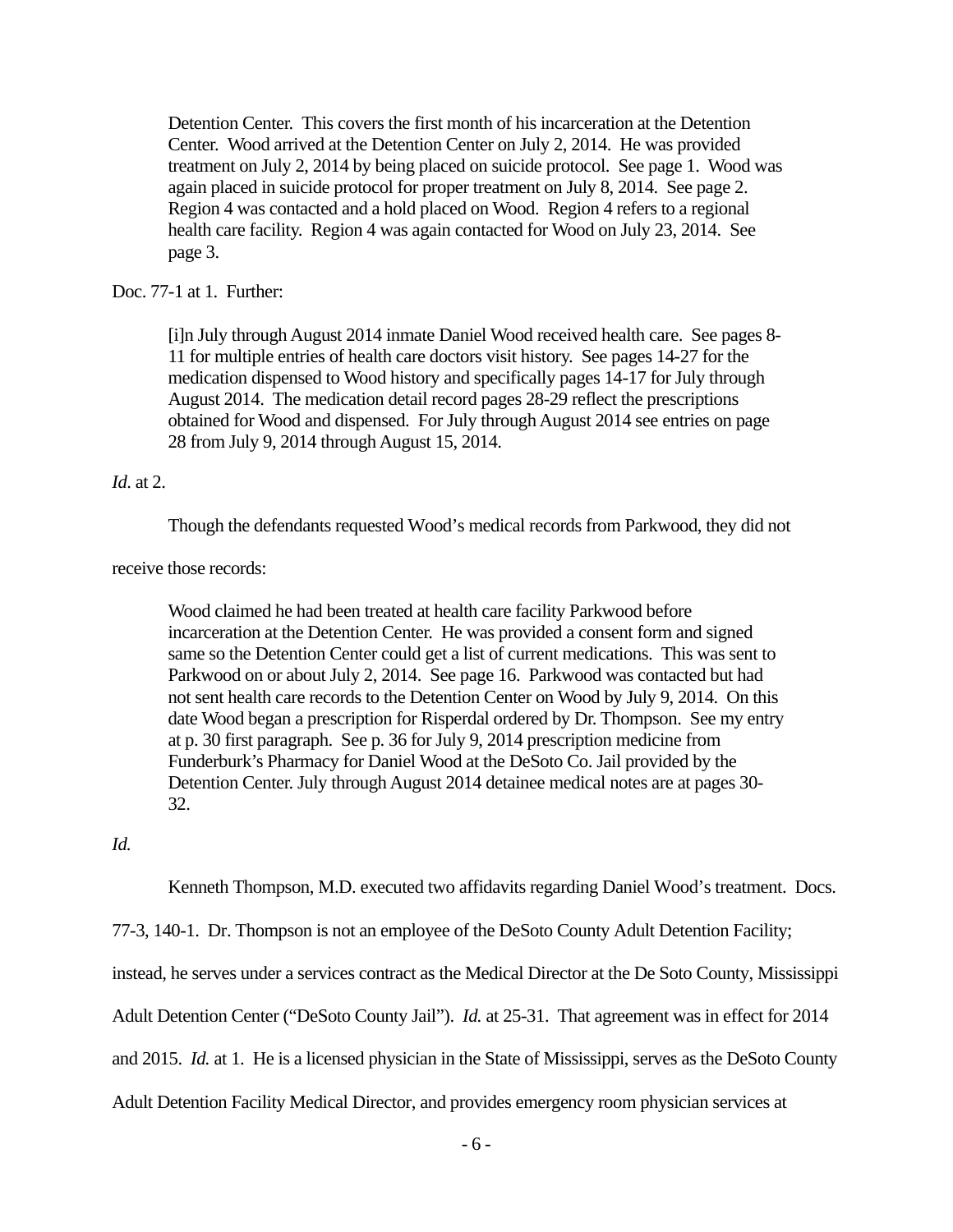multiple hospitals. *Id*. The defendants provided the following documents regarding Wood's medical care while housed in the DeSoto County Detention Facility: (1) a summary of medical services provided to Mr. Wood (Doc. 77-3 at 6-7); (2) a detailed list of medications provided to Wood (*Id.* at 8-9); (3) a history of Wood's doctor's visits (*Id.* at 14-22); and (4) Thompson's handwritten notes as to his treatment of Wood on July 28, 2014, and August 15, 2014 (*Id*. at 23-24); and (5) an Expert Report of David Brooks, M.D. (Doc. 140-2). Much of the documentary evidence is duplicated in the three motions for summary judgment.

 Dr. Thompson prescribed medication in the first month Wood was at the Detention Center. Doc. 77-3 at 8-9, 140-1 at 3-4. Wood stated that he suffered from hallucinations. Doc. 77-3 at 23-24. When Wood entered the facility he was not in an emergency medical condition. *Id.* at 2. Upon Wood's arrival at the jail, Dr. Thompson needed to determine what, if any, medications or street substances may have been in Wood's system. *Id.* Dr. Thompson wanted to ensure that new medications provided to Wood would not adversely react with substances Wood may have taken prior to his arrival. *Id.* Dr. Thompson waited a week to issue Wood's first prescription to allow sufficient time for the levels of substances in Wood's system to decline so that Thompson could safely administer new medications. *Id.* Dr. Thompson prescribed Risperdal for Wood on July 9, 2014, added Paxil on July 28, 2014, and increased the Risperdal dosage from 4 mg to 6 mg on July 28, 2014. Doc. 77-3 at 23. Dr. Thompson's handwritten notes reflect that he saw Wood on July 28, 2014, and August 15, 2014. *Id.* at 23-24. In addition, Wood's prescription medications were dispensed to him as prescribed by Dr. Thompson from July through August 2014. *Id.* at 8-9.

 Nurse Terri Caldwell's statement is consistent with that of both April Box and Dr. Thompson. Doc. 77-2. Nurse Caldwell saw Wood on July 15, 2014, regarding his complaint about "hallucinations and other things." Doc. 77-2 at 1. At that time Nurse Caldwell got Wood to sign a

- 7 -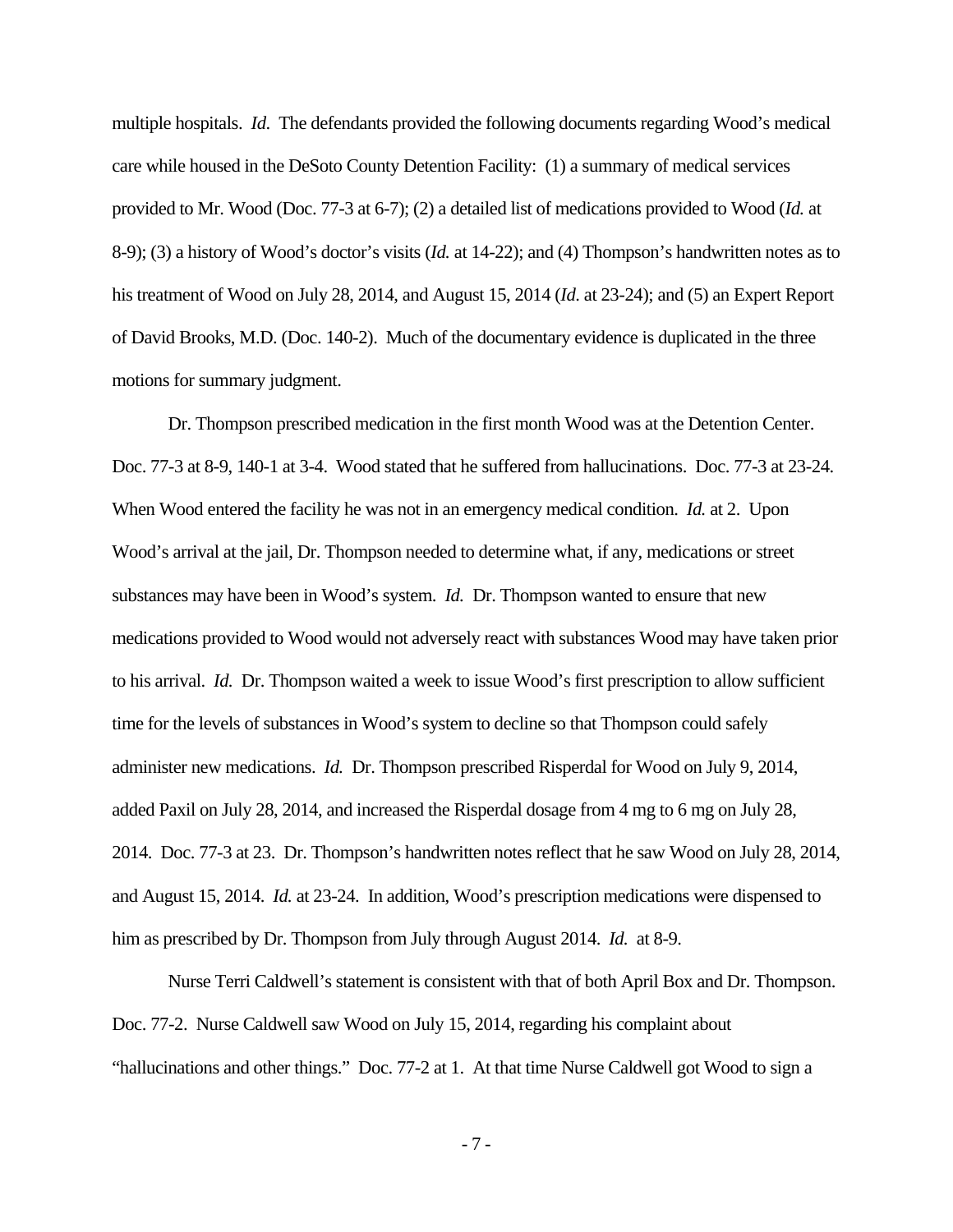consent form so he could see Dr. Thompson. *Id.* at 5. Medical staff dispensed Wood's medication to him regularly during the relevant periods of his stay at the Detention Center, and he accepted the medication except for a handful of occasions. *Id.* at 11-24. This holds true for the period in question. *Id.* at 11-14. Nurse Caldwell personally assisted in dispensing this medication to Wood.<sup>1</sup>

### **Facts Regarding Cold and Wet Conditions in Cells 146 and 148**

 The Magistrate Judge's Report and Recommendation describes the timeframe for Wood's claim regarding the conditions of cell during the "29-day placement on suicide watch (from September to October 2014)." Doc. 22 at 5, 9. Wood entered the facility as a pretrial detainee and was later convicted and sentenced. He was booked into the DeSoto County Adult Detention Facility on July 2, 2014 and, upon conviction, received credit on his 15-year sentence for 625 days' time served. Doc. 77-7 at 1-4. Wood's claims all arise within that timeframe. The Detention Center has a reporting and inspection process to correct any problems with cell conditions. Doc. 77-6 at 3. No one reported any such problems. *Id.* at 2-3. The State of Mississippi inspected the Detention Center on September 4, 2014, and found none of the deficiencies Wood has alleged. Doc. 77-12.

 The old jail was closed on October 22, 2015, no longer houses inmates; all inmates are now housed in new facilities. Docs. 77-6 at 1-2. The area marked G tank is where Wood was sometimes housed; other times he was housed in cells 146 and 148 of the old jail. *Id.*, 77-11 at 24. Wood was housed in either cells 146 or 148 from October 7, 2014, to October 28, 2014. Doc. 77-6 at 2. This was the time and location that Wood describes as an extended 29-day suicide watch, though the time

<sup>&</sup>lt;sup>1</sup> It appeared at first on the Detainee Medication Dispense History that, for a number of entries, a discrepancy exists between the amount of medication dispensed and whether the medication was accepted. For those entries, the "Dispense Qty" is zero, yet the box is checked indicating that Mr. Wood accepted pills. The defendants provided two affidavits (Docs. 77-4, 77-5) explaining the idiosyncrasies of the tracking system, which automatically fills the "Dispense Qty" with "0" or "1" when an entry is created. However, the actual quantity of medication to be dispensed in either case is one. The nurse manually enters the "Dispense Qty" only when that number is more than one. Thus, even when the "Dispense Qty" of an entry reads "0," the nurse dispensed one pill on that occasion.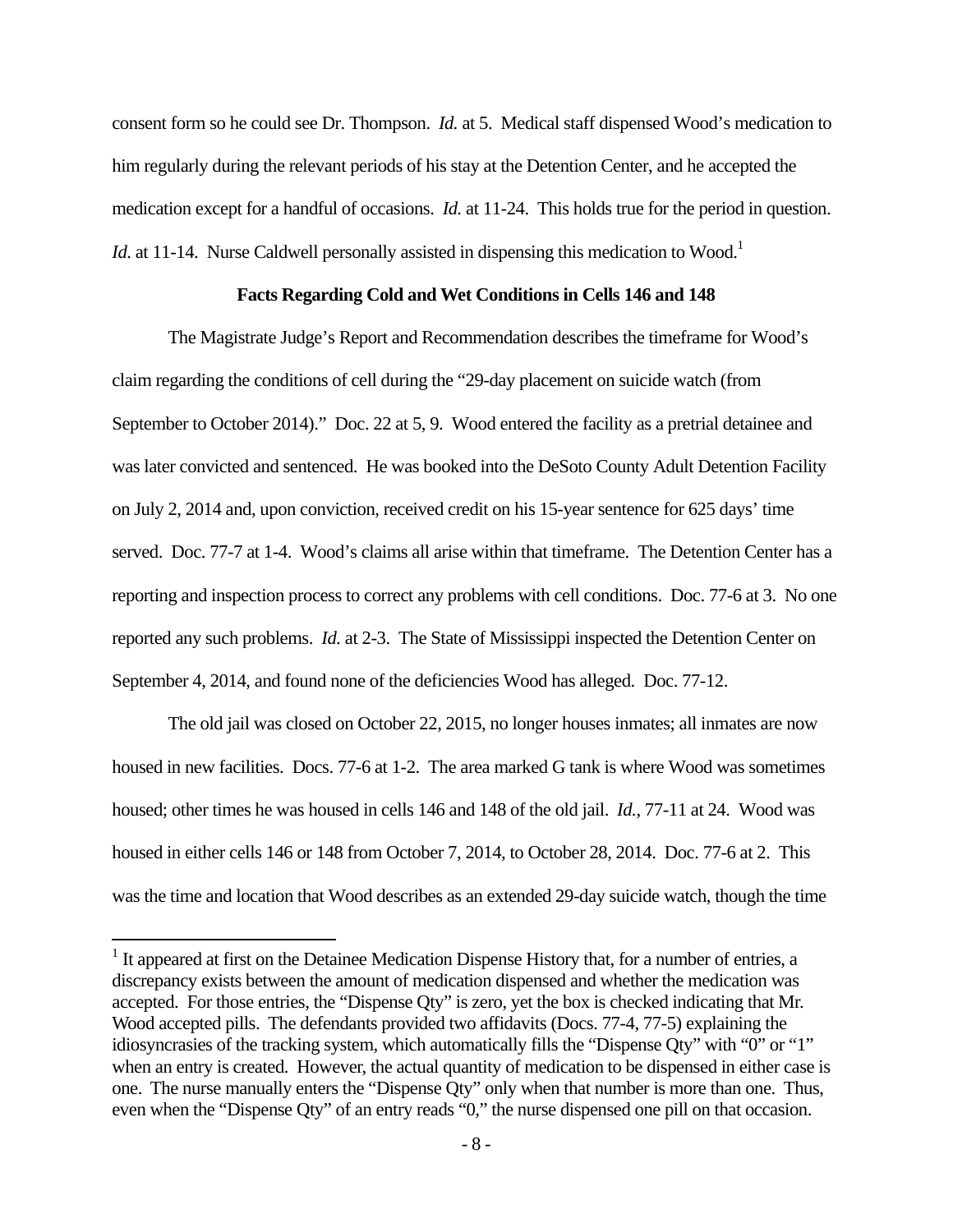frame was only 21 days. *Id.* Wood was housed in these locations because they were available individual cells. *Id.* During the time frames of Wood's complaint, DeSoto County was, in phases, building a new Adult Detention Facility. *Id.* The first phase was not big enough to house all of the Detention Center's inmates; as such, some of the individual cells at the old jail had to be used for medical reasons (such as suicide watch) or for individual protective custody. *Id.* Inmates like Mr. Wood, facing charges of sexual assault on a young child, sometimes require individual protective custody. *Id.*

 G Tank was available for both suicide watch and protective custody. *Id.* Indeed, Wood occasionally requested to remain on protective custody. Doc. 77-6 at 22-25. There is no record of extended periods of cold or wet conditions during the time Wood was in the old jail on extended suicide watch. Inspections revealed no such problem in either cell during that time, as shown by inspection records from the Mississippi State Department of Health for 2014 and 2015 for the old jail – as well as reports for *Gates v. Phil Bryant, et al* in the United States District Court for the Northern District of Mississippi in cause No. 4:71CVJAD. Doc. 77-12. Indeed, one inspection conducted by the State Department of Health in August 2014 revealed no cold or wet conditions. *Id.* at 26-30.

 Chad Wicker personally inspected the cells in the old jail on a weekly basis and observed no leaking toilet water, standing water, or extreme cold. *Id*., Doc. 77-14. In the ordinary course of business, such conditions are reported to maintenance for repair, and Mr. Wood submitted no grievances regarding these cell conditions during the time relevant to his claims in this case. Docs. 77-6 at 3, 77-10 at 1-39. The entries in the inspection records reveal that Mr. Wicker routinely submitted repair orders for the various problems his inspections unearthed, as well as the resolution of the problems. Doc. 77-14

- 9 -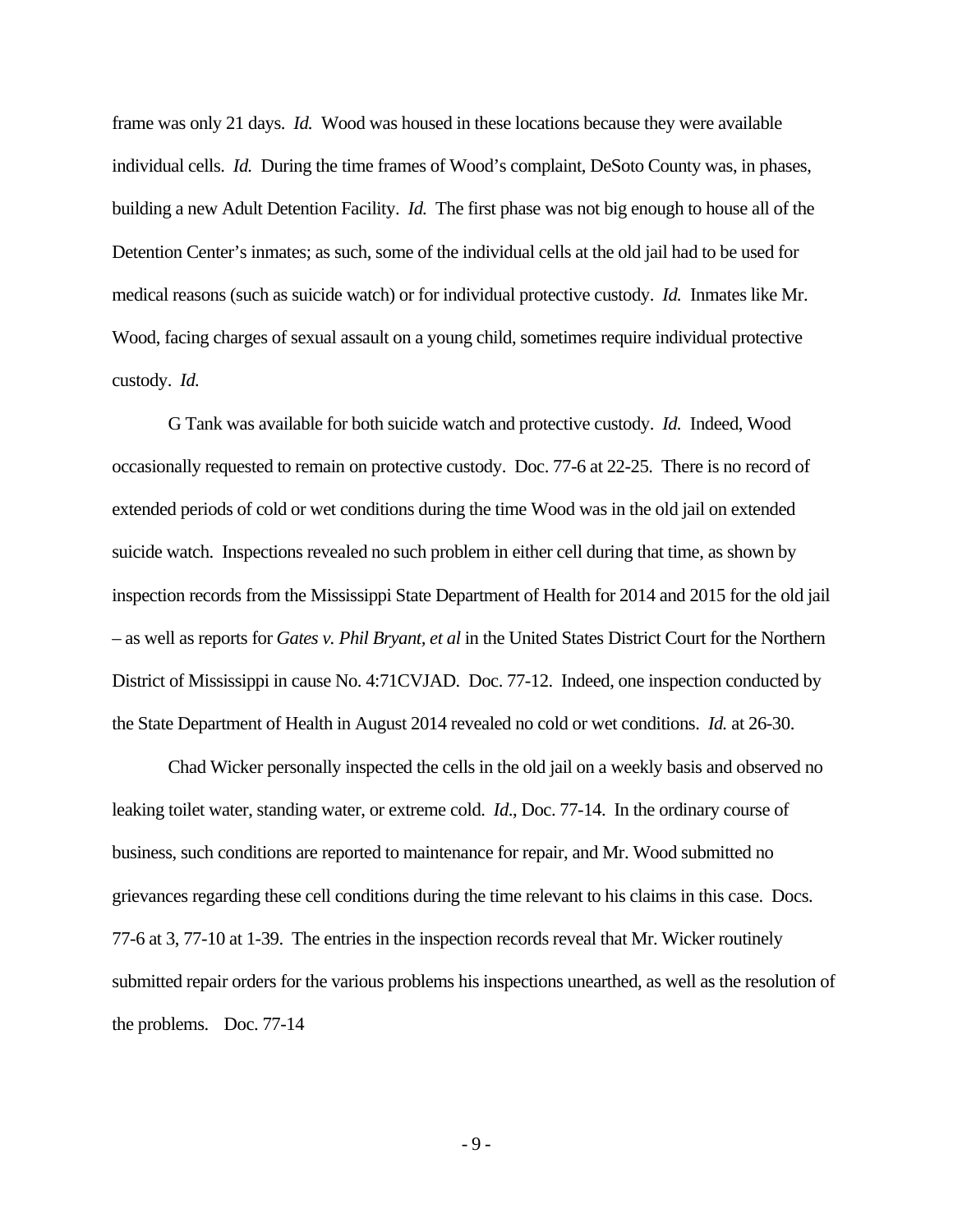Environmental conditions at the old jail were set to cycle between 68° F and 72° F by a computer-controlled central heating and cooling system maintained by Siemens, an outside contractor. Doc. 77-13 at 1-8. The system controlled air conditions for all tank cells, all tank day rooms, the medical area, the booking desk, and individual cells 146 and 148 (where Wood's 21-day individual cell watch took place). There is no record that the old jail was excessively cold in about September through October of 2014, and the system, whether heating or cooling, was programmed to maintain jail temperature within 2° of the setpoint temperature of 70° F. *Id*.

 Wood stated that Benjamin Lee Rodriguez witnessed cold wet conditions in cells 146 and 148; however, Rodruiquez and Wood were never housed in the same cell at the same time, and Rodriguez never had an opportunity to see inside Wood's cell (146 or 148). Doc. 77-11 at 15-19. Indeed, Rodriguez was never housed in the area where cells 146 and 148 are located. *Id*. Also, Rodriguez's affidavit mentions excessively hot conditions in the "summer" and excessively cold conditions in the "winter," but does not mention the months of September and October – the times relevant to the instant case. Rodriguez even mentions that ice formed on the jail walls at times; however, that could not have happened during September and October of 2014, as the temperature during those months never dipped below 40° F.

 Robert Jarman serves as the department head in charge of buildings and grounds for DeSoto County, Mississippi. Doc. 77-13, Affidavit of Robert Jarman. He inspects and maintains countyowned buildings, including the DeSoto County Detention Center, including the old jail. *Id*. The old jail has been closed, no longer houses inmates, and new facilities now house all DeSoto County inmates. *Id.* Inspection records covering the 21-day period Wood was placed on extended suicide watch reveal no leaky toilets, standing water, or cold temperatures. Doc. 77-12. Indeed, one inspection took place in August 2014, and reflects none of the deficiencies Mr. Wood describes in his

- 10 -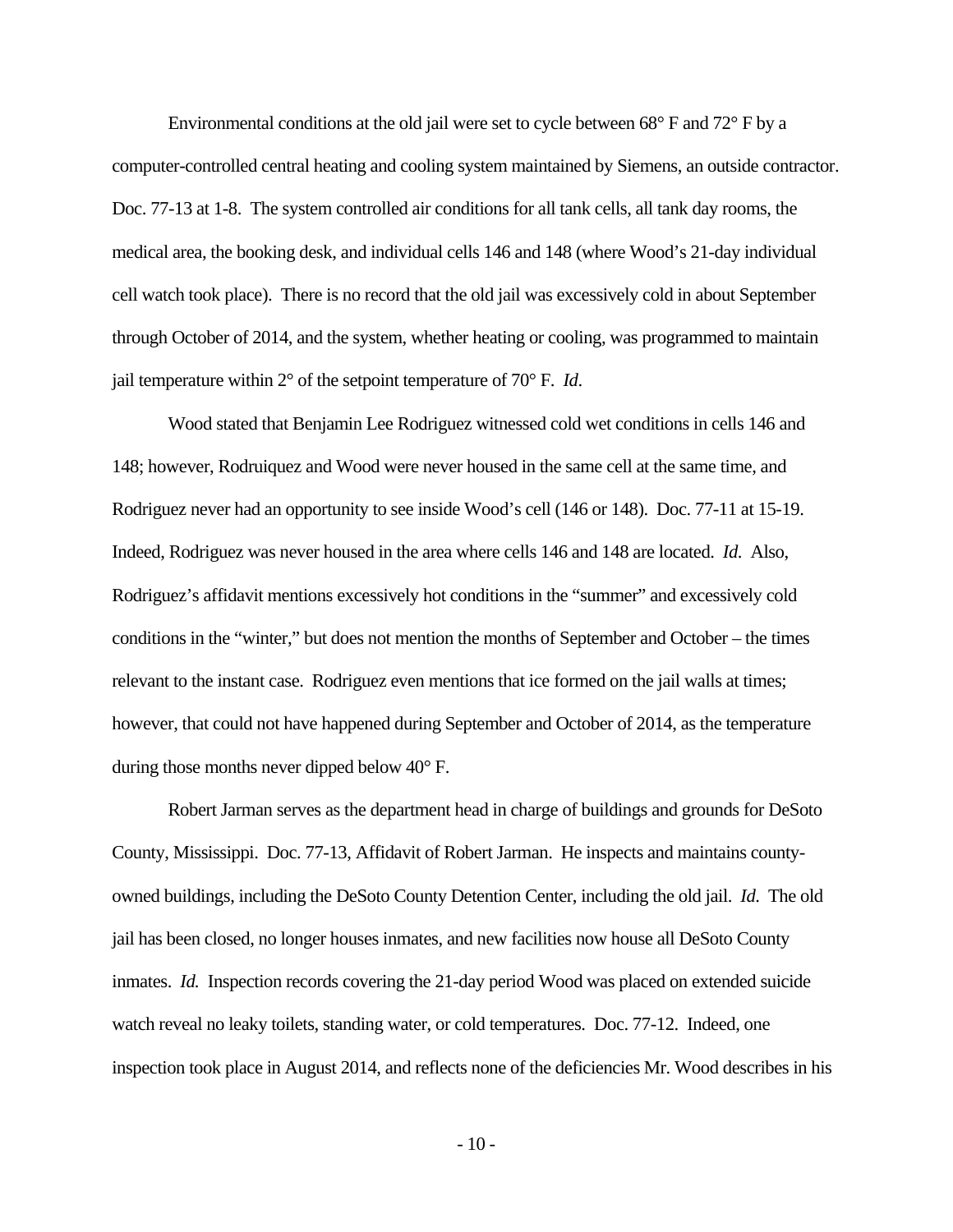complaint. *Id.* In the regular course of business, conditions such these would have been scheduled for repair. *Id.* Those same records show that, during that time, similar deficiencies in other locations throughout the DeSoto County Detention Facility and old jail were reported and repaired. Doc. 77-13 at 9-19.

 The weather in Hernando, Mississippi during the time in question (September to October 2014) was mild to warm. Doc. 77-16. In September, the average high temperature was 83.9° F, and the average low was 62.7° F. *Id.* On September 14, 2014, the high temperature was 65° F, making it the coolest high temperature of September. *Id.* September 24, 2014, had the coldest nighttime temperature: 52° F. October 2014 in Hernando was a bit cooler, with an average high temperature of 75.65° F and an average low of 52.45° F. *Id.* October 24, 2014, had the coolest high temperature of the month of 62° F, while the coolest nighttime temperature, 40° F, occurred on October 29, 2014. *Id.* 

#### **Facts Regarding Removal from Suicide Watch**

 Mr. Wood requested in Docs. 52 and 54 to amend his complaint to add several claims, one of which is that Chad Wicker improperly released him from suicide watch and that his "removal from suicide watch is an act of deliberate indifference to [his] well being and . . . safety." Doc. 54. As set forth in the Magistrate Judge's Report and Recommendation, Mr. Wood first alleged that Mr. Wicker's decision to place him on extended suicide watch was an act of retaliation. Doc. 22 at 5-8. In essence, Mr. Wood alleged that *he stayed on suicide watch for too long*.

However, in his objections to the Report and Recommendation, Mr. Wood argued:

What I meant was Mr. Wicker released me from suicide watch himself without the benefit or opinion of a medical professionals opinion or in fact having anyone at all to see my prior to release me from suicide watch to ask if I felt suicidal still. Mr. Wicker didn't even speak to me in person himself, to clarify.

Doc. 24. Thus, he alleged, essentially, that *he did not stay on suicide watch long enough* – and that Mr. Wicker did not have the authority to remove him from suicide watch. In adopting the Magistrate

- 11 -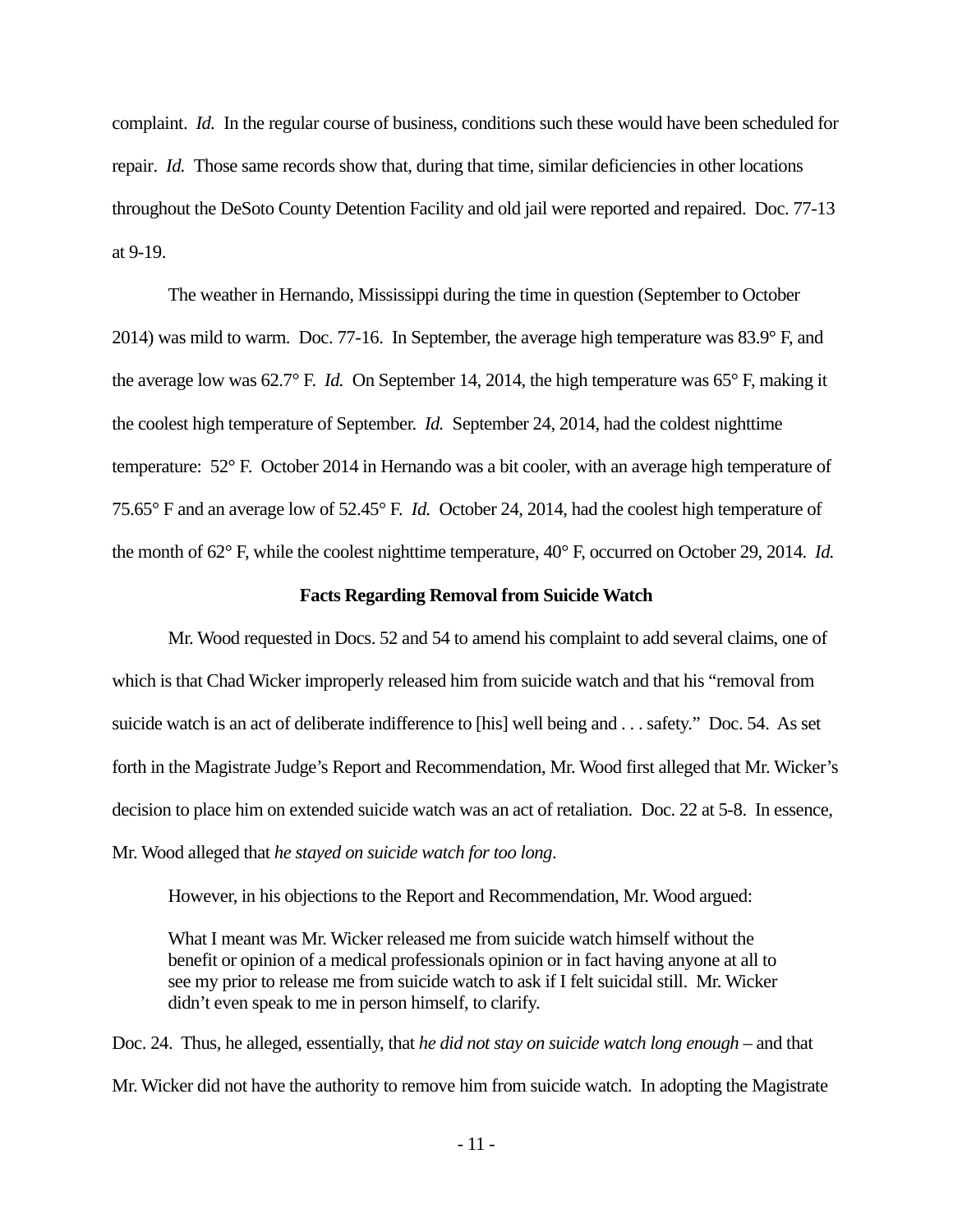Judge's Report and Recommendation, the court did not specifically address Wood's "clarification" of his retaliation claim in his objections, which would have transformed it into either a claim for denial of medical treatment or of improper custody classification. The court simply dismissed the retaliation claim. The court later permitted Mr. Wood to amend his complaint to include this new claim because it had not been directly addressed and is based on facts already alleged earlier in the proceedings.

## **Facts Regarding Tampering With Mail to and from Family or Friends**

 Mr. Wood also alleges that, "I have found evidence of staff including defendant Chad Wicker admitting to allowing my legal and religious mail but not any personal mail from family or friends." Doc. 60. The "Inmate Correspondence" Policy (12.09) of the DeSoto County Adult Detention Facility allows "eligible inmates to correspond with their attorney, family, friends, officials, and other significant contacts with a minimum of interference, as long as the correspondence is carried on in a manner consistent with the rules of the facility." Doc. 121-2 at 1.

Policy 12.09 includes as the stated penological interest:

It is in the penological interest of this detention facility to provide inmates with reasonable means of communication with others outside of the facility, as long as the communications is consistent with security, safety and other objectives of the operation.

*Id.* The procedure describes means of access and some restrictions. *Id.* at 1-7. Writing materials are

provided at no cost to indigent inmates. *Id.* at 3

Director Wicker described the handling of mail from family or friends in the jail:

I am the Director of Detention Services of the DeSoto County Adult Detention Facility. I have first hand knowledge of the making of the attached records with pages 1-3 which is policy 12.09 of the DeSoto County Adult Detention Facility on subject "Inmate Correspondence"signed by DeSoto County, Mississippi Sheriff Bill Rasco with issue date of January 1, 2015. The attached page with the title at the top of "Mail" is an excerpt from the Inmate Handbook and described the mail system for the inmates. The policy and inmate handbook excerpt refer to a mail system in use during the detention of Daniel Wood at the DeSoto County Adult Detention Facility."

The inmate correspondence system also called the smart jail mail system included as a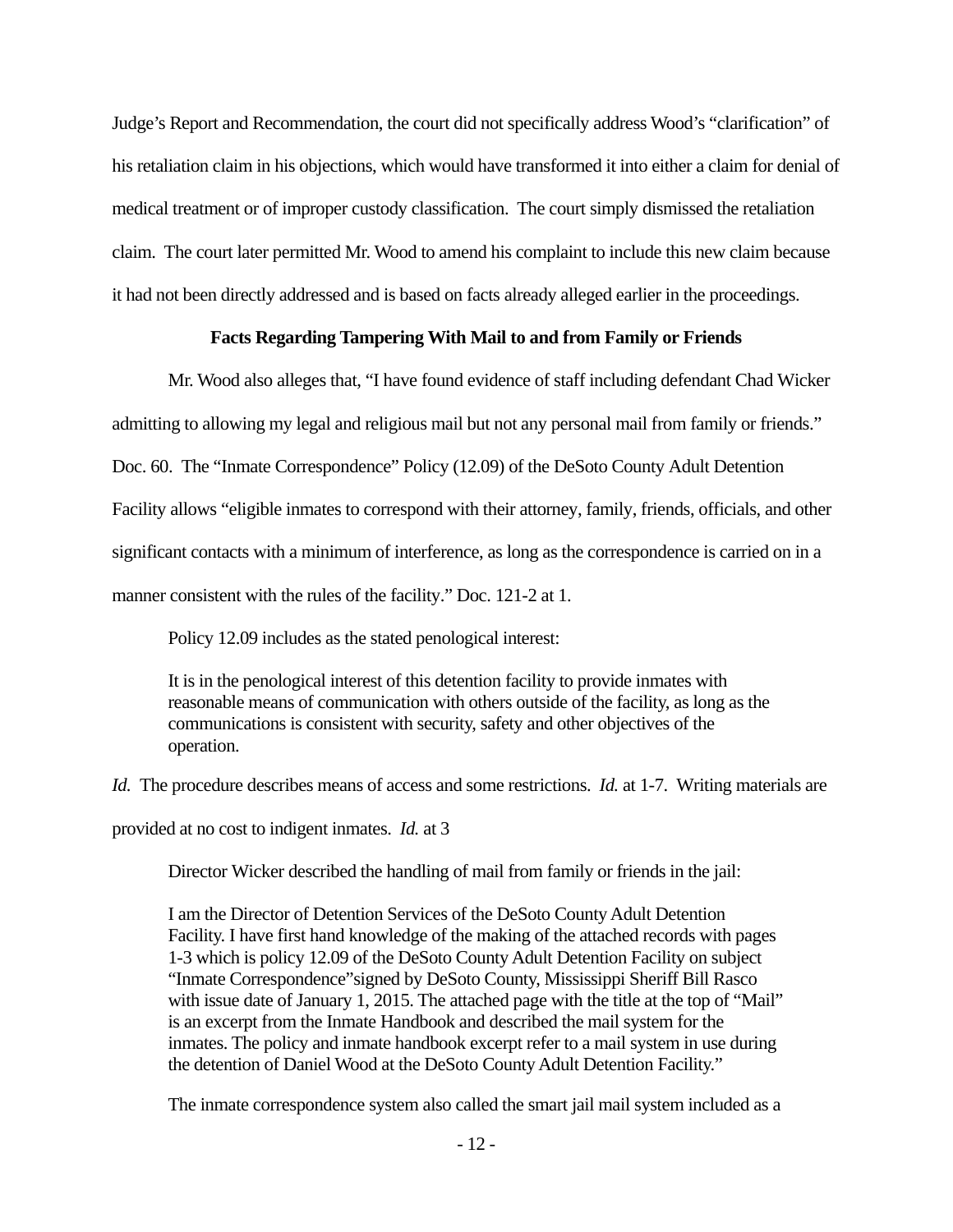component the use of a kiosk available to the inmates including Daniel Wood. Daniel Wood had access to and used this kiosk which transmitted mail as email. The system was and is significant in enhancing safety and security, is a great help to contraband interdiction, is efficient, is a cost savings system, and provides inmates a much faster delivery and response communications system than just paper mail. The average number of messages from and to inmates by use of the kiosk is about 26,000 per month. If someone such as a family member of an inmate has an issue with use of email due to whatever reason but reasons may include computer illiteracy, no access to a computer, or no access to the internet then an exception may be made upon request to allow use of U.S. Mail.

Doc. 121-1. Attached to the affidavit are records of U.S. Mail delivered to Wood , which he signed for. Doc. 121-14.

 Mr. Wood met with Director Wicker on February 4, 2016, and discussed complaints about mail. *Id.* at 1. Director Wicker listened to Wood's complaints, responded to each complaint, explained the mail policy in person, and explained that the repair part for the mail kiosk had been received that day with the repair scheduled to be completed later that same day. *Id.*

 Wood had ample opportunity to correspond with friends and family, as shown by the 262 pages of approximately 500 communications between Wood and his family and friends (some of whom refused to communicate with him). Docs. 121-3 to 121-13. That "mail system was in place and in use in 2014 and until Wood left in 2016." Doc. 121-1 at 2. As set forth above, the policy gave jail staff leeway to make exceptions to the electronic mail requirement on a case by case basis. *Id.*  Wood stated that he checked the mail kiosk every day. Doc. 121-5 at 9. Wood used some "20 envelopes" in addition to the kiosk. *Id.* at 17. Wood was trying to use the lawsuit to bargain for a lighter sentence. Doc. 121-5 at 9. Thus, Wood had innumerable opportunities to communicate with his friends and family.

#### **Analysis of Claims**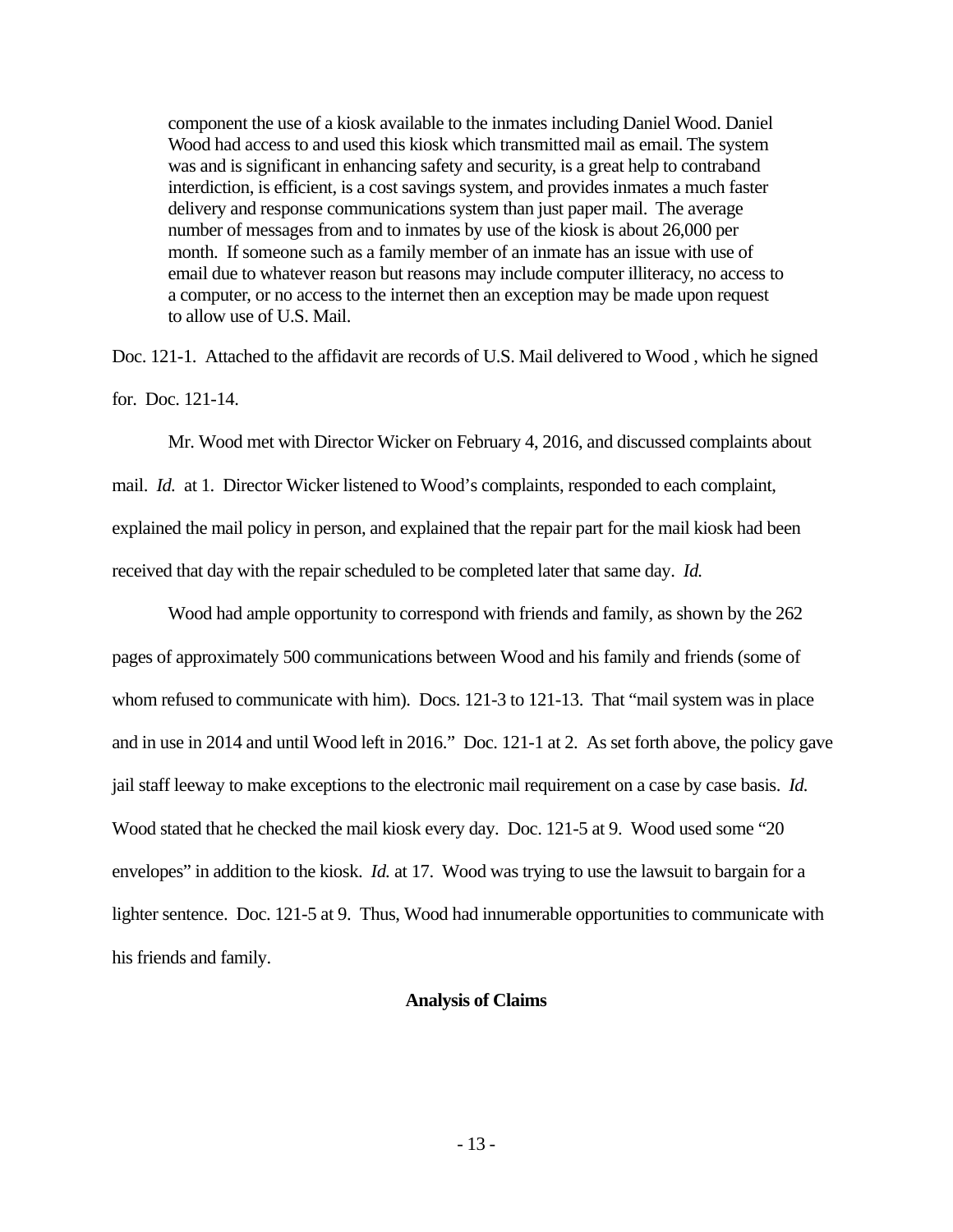Mr. Wood brings claims for denial of adequate medical care, unconstitutionally harsh general conditions of confinement, and mail tampering. As discussed below, on the record before the court, none of these claims has merit.

#### **Denial of Adequate Medical Treatment**

 In order to prevail on an Eighth Amendment claim for denial of medical care, a plaintiff must allege facts which demonstrate "deliberate indifference to the serious medical needs of prisoners [which] constitutes 'unnecessary and wanton infliction of pain' proscribed by the Eighth Amendment . . . whether the indifference is manifested by prison doctors or prison guards in intentionally denying or delaying access to medical care . . . ." *Estelle v. Gamble*, 429 U.S. 97, 104-105, 50 L. Ed. 2d 251, 260 (1976); *Mayweather v. Foti*, 958 F.2d 91, 91 (5<sup>th</sup> Cir. 1992). The test for establishing deliberate indifference is one of "subjective recklessness as used in the criminal law." *Farmer v. Brennan*, 511 U.S. 825, 837 (1994). Under this standard, a state actor may not be held liable under 42 U.S.C. § 1983 unless plaintiff alleges facts which, if true, would establish that the official "knows of and disregards an excessive risk to inmate health or safety; the official must both be aware of facts from which the inference could be drawn that a substantial risk of serious harm exists, and he must also draw the inference." *Id.* at 838. Only in exceptional circumstances may a court infer knowledge of substantial risk of serious harm by its obviousness. *Id*. Negligent conduct by prison officials does not rise to the level of a constitutional violation. *Daniels v. Williams*, 474 U.S. 327, 106 S.Ct. 662 (1986), *Davidson v. Cannon*, 474 U.S. 344, 106 S.Ct. 668 (1986). This same subjective deliberate indifference standard applies to pre-trial detainees under the Fourteenth Amendment as well as convicted inmates under the Eighth Amendment. *See Hare v. City of Corinth*, 74 F.3d 633, 648 (5<sup>th</sup> Cir. 1996). In claims arising from delayed medical attention rather than a clear denial of medical attention, a plaintiff must demonstrate that he suffered substantial harm resulting from the delay in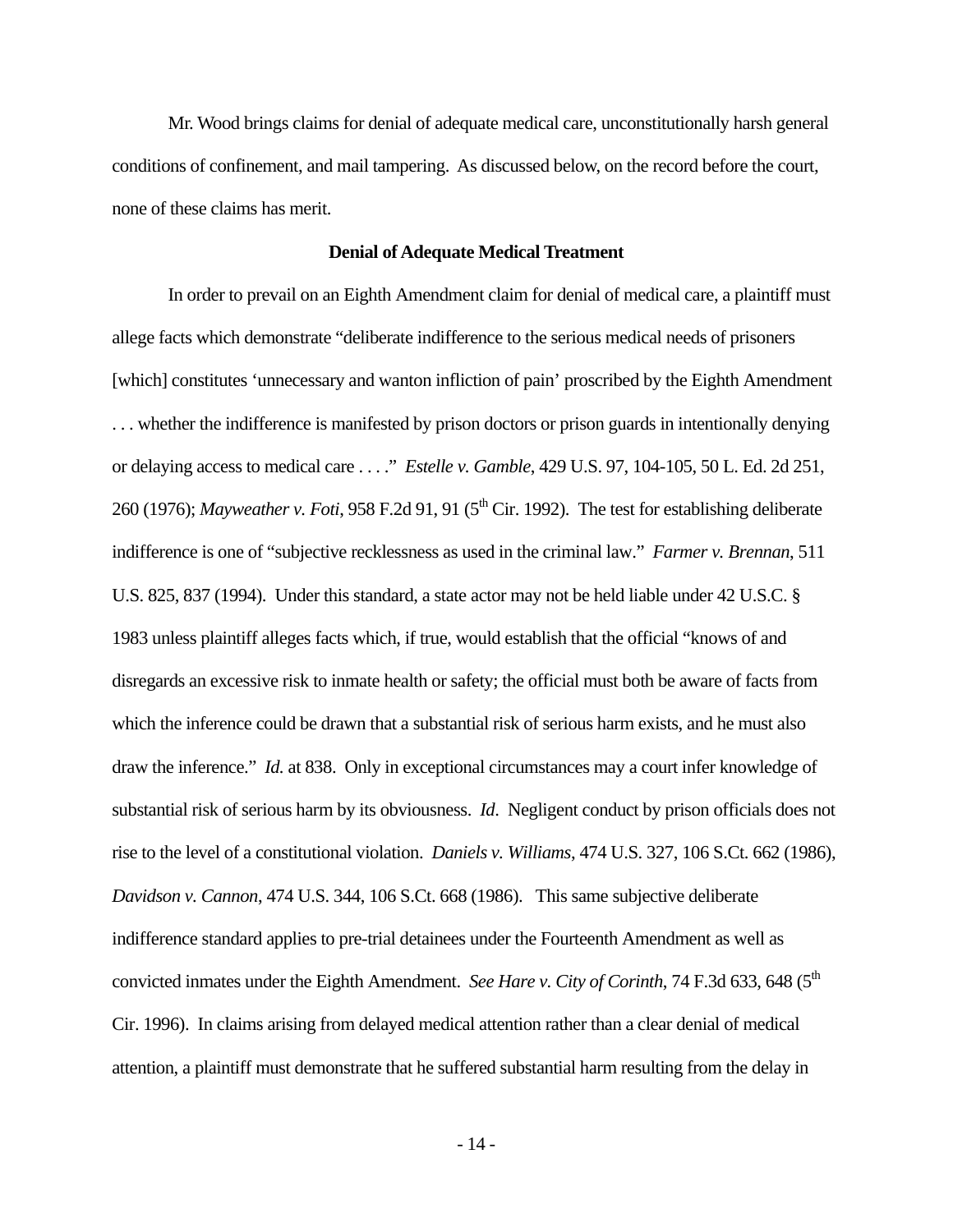order to state a claim for a civil rights violation. *Mendoza v. Lynaugh*, 989 F.2d 191, 193 (5<sup>th</sup> Cir. 1993); *Campbell v. McMillin*, 83 F. Supp. 2d 761 (S. D. Miss. 2000).A prisoner's mere disagreement with medical treatment provided by prison officials does not state a claim against the prison for violation of the Eighth Amendment by deliberate indifference to his serious medical needs. *Gibbs v. Grimmette*, 254 F.3d 545 (5<sup>th</sup> Cir.2001), *Norton v. Dimazana*, 122 F.3d 286, 292 (5<sup>th</sup> Cir. 1997).

 "Deliberate indifference is not established when medical records indicate that [the plaintiff] was afforded extensive medical care by prison officials." *Brauner v. Coody*, 793 F.3d 493, 500 (5<sup>th</sup>) Cir. 2015). Nor is it established by a physician not accommodating a prisoner's requests in a manner he desired or the prisoner's disagreement with the treatment. *Id.*; *Miller v. Wayback House*, 253 F. App'x 399, 401 ( $5<sup>th</sup>$  Cir. 2007). To meet his burden in establishing deliberate indifference on the part of medical staff, the plaintiff "must show that [medical staff] refused to treat him, ignored his complaints, intentionally treated him incorrectly, or engaged in any similar conduct that would clearly evince a wanton disregard for any serious medical needs." *Brauner*, 793 F.3d at 498.

 As set forth in the undisputed facts above, Mr. Wood received continuous medical care throughout his stay in DeSoto County. Dr. Thompson delayed providing Mr. Wood with psychotropic medication for the first week of his stay at the jail to allow time for prescription and street drugs to process out of his system; thus, the delay was not a failure to treat Wood, but a part of the treatment. After that week expired, Dr. Thompson prescribed various medications to treat Mr. Wood's mental and physical problems, including stomach trouble and an infected toe. During the first month of Mr. Wood's stay at the jail, he was prescribed Risperdal on July 10, 2014, and received it daily from July 10, 2014, through August 2, 2014, with the exception of July 10, July 11, and July 14, 2014. Doc. 140-1 at 3-4; *id.* at 31-32. Wood refused the Risperdal on July 10; it seems not to have been offered to him on July 11 or July 14. When one antidepressant seemed not to work, Dr. Thompson would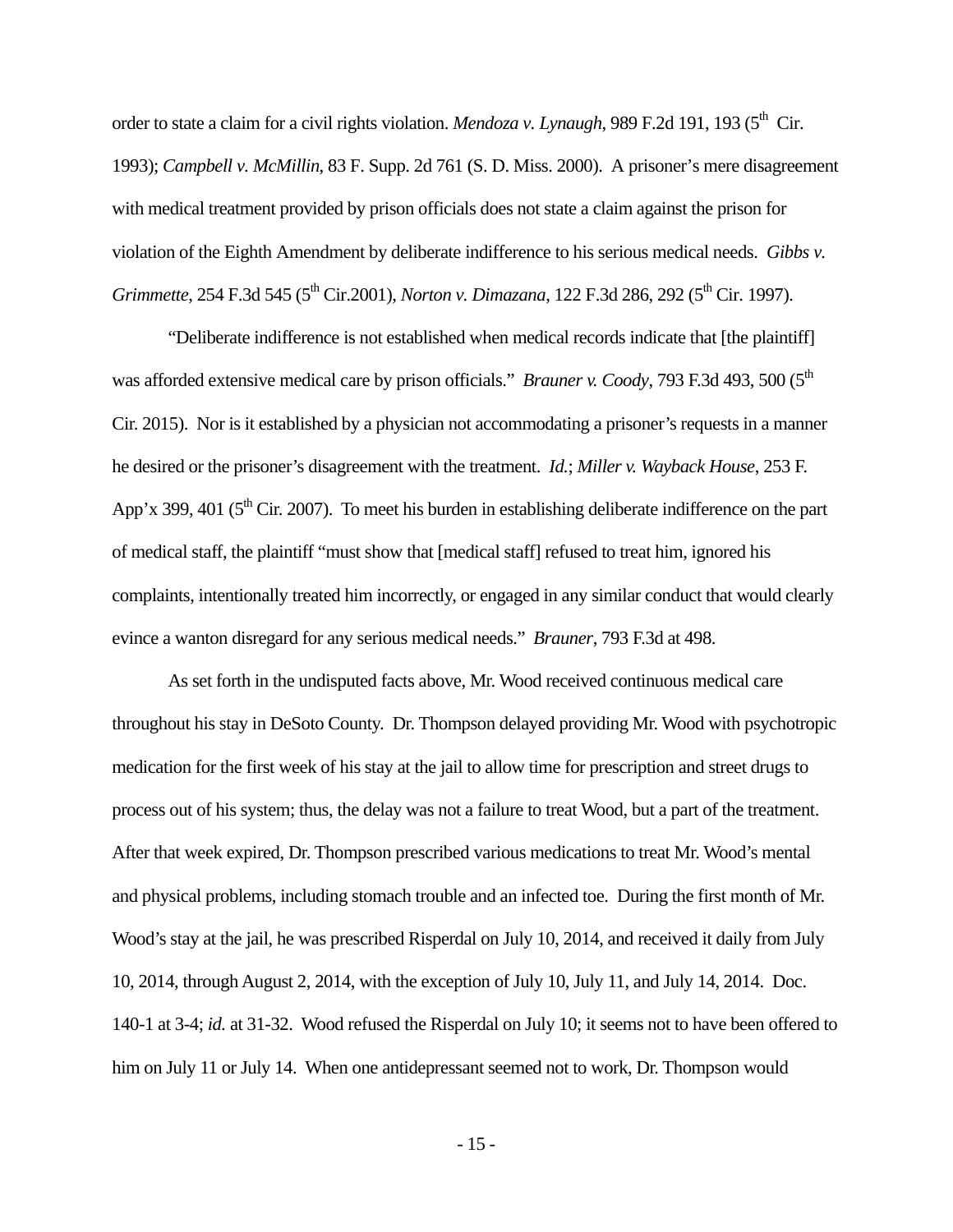prescribe another. When Wood had a serious adverse reaction (a form of stiffened muscles) to the antipsychotic drug Risperdal, Dr. Thompson terminated the prescription and prescribed Benadryl to ease the symptoms. Medical staff treated him as he recovered from the Risperdal side-effect of rigid muscles, by monitoring his recovery and ensuring he received sufficient nourishment.

 Mr. Wood's allegation regarding tower officers not opening his cell door so he could receive his medication is likewise without merit. The parties dispute whether officers refused to open the door for medication call, but that dispute is not material, as the medical records reveal that, even if there were occasions when Mr. Wood did not receive his medication at the normal pill call time, he nonetheless received that medication regularly throughout the time he remained on extended suicide watch.

 Wood's final medical claim is that Chad Wicker did not have the authority to remove him from suicide watch. This claim is wholly without merit. As set forth above, under the policy in effect at the DeSoto County Detention Facility at the time, Chad Wicker, as the jail administrator, is one of the persons permitted to remove an inmate from suicide watch. Wood is simply mistaken in his belief that only staff members from the Regional Health Center may evaluate an inmate for removal from suicide watch.

 Mr. Wood has not established that the defendants in this case were deliberately indifferent to his serious medical needs. The medical records establish that he received medical care on a regular basis during his stay at the DeSoto County Detention Facility. Medical staff examined and treated Mr. Wood repeatedly for his medical and psychological problems. He was treated with medication and by placement on suicide watch. When one course of treatment seemed not to work, medical doctors and staff tried others until they found one that did. As Wood has not shown that "[medical staff] refused to treat him, ignored his complaints, intentionally treated him incorrectly, or engaged in any similar

- 16 -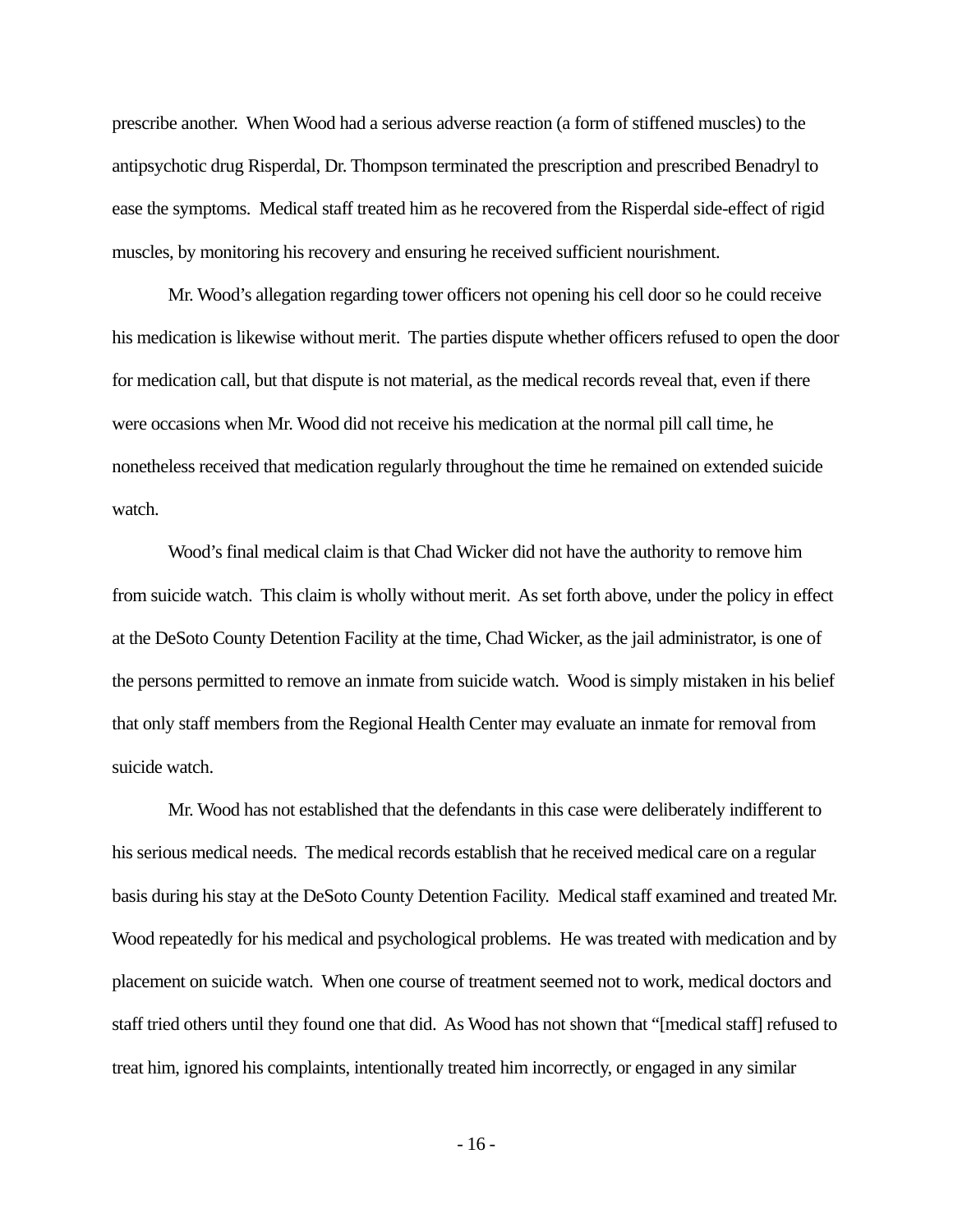conduct that would clearly evince a wanton disregard for any serious medical needs," his claim for denial of adequate medical treatment is without merit, and judgment will be entered for the defendants as to that issue. *Brauner*, 793 F.3d at 498.

#### **General Conditions of Confinement**

 "[T]he Eighth Amendment may afford protection against conditions of confinement which constitute health threats but not against those which cause mere discomfort or inconvenience." *Wilson v. Lynaugh*, 878 F.2d 846, 849 (5<sup>th</sup> Cir.1989), *cert. denied*, 493 U.S. 969 (1989)(citation omitted). "Inmates cannot expect the amenities, conveniences, and services of a good hotel." *Id.* at 849 n.5 (citation omitted). Prison officials have certain duties under the Eighth Amendment, but these duties are only to provide prisoners with "humane conditions of confinement," including "adequate food, clothing, shelter, and medical care . . . ." *Woods v. Edwards*, 51 F.3d 577, 581 n.10 (5th Cir. 1995) (quoting *Farmer v. Brennan*, 511 U.S. 825, 832 (1994)).

 Mr. Wood offers only the bald allegation that, during his placement on extended suicide watch, the temperature in his cell was often unreasonably cold – and standing water collected on the floor of his cell. However, the documentary evidence presented by the defendants shows that those conditions simply did not exist. As set forth above, both Director Chad Wicker and state officials unaffiliated with the jail performed multiple *independent* inspections before, during, and after the time of Wood's complaint. Though the inspections revealed deficiencies, none of those deficiencies involved cold or wet conditions in the cells at issue – numbers 146 and 148 in the old jail. Director Chad Wicker conducted weekly inspections of all jail facilities and noted many deficiencies during these inspections, and he directed jail personnel to cure those deficiencies. Wicker did not, however, note cold or wet conditions in cell 146 or 148. Further, the heating and cooling system at the old jail was

- 17 -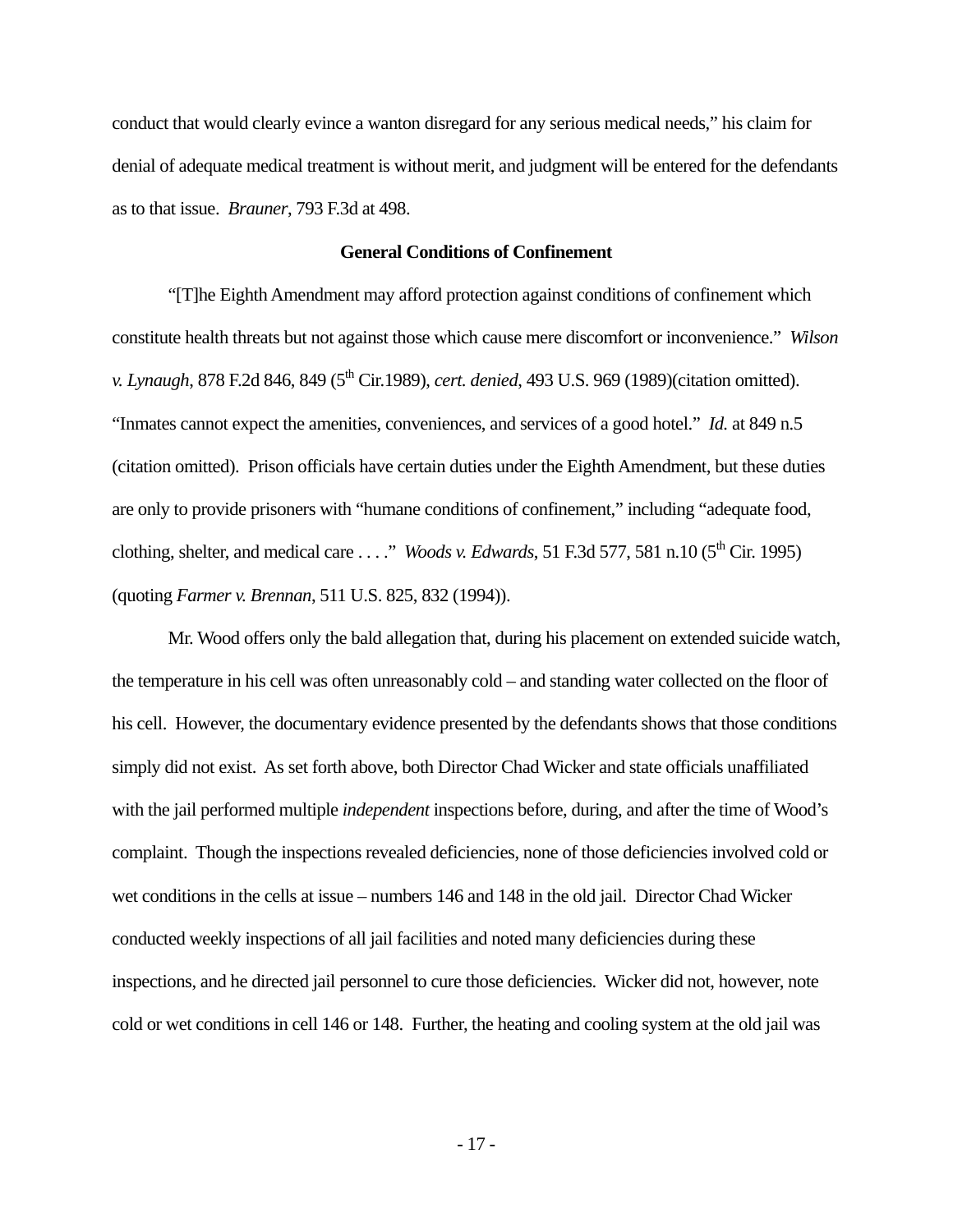maintained by an outside contractor and set to keep temperatures in all parts of the old jail within two degrees of 70° F, and the weather during the time at issue was, by and large, mild to warm.

Taking into account the "totality of the circumstances," *McCord v. Maggio*, 910 F.2d 1248 (5<sup>th</sup>) Cir. 1990), the instant claims do not rise to the level of a constitutional violation. Mr. Wood has not identified and provided proof of any "basic human need" which he was denied for an unreasonable period of time. *See Woods*, 51 F.3d at 581. As such, judgment will be entered in favor of the defendants as to this claim.

#### **Mail Tampering**

 Mr. Wood alleges that Director Chad Wicker interfered with his ability to communicate with family and friends through the jail's mail system. Wood has not alleged that his access to the court's was impaired. As to outgoing mail, in order for the plaintiff to prevail on his claim of unconstitutional mail tampering, he must prove: (1) that the prison officials intentionally confiscated his outgoing mail, and (2) that the confiscation of the plaintiff's mail resulted in actual harm to him. *Wolff v. McDonnell*, 418 U.S. 539, 575-77 (1974)*, Brewer v. Wilkerson*, 3 F.3d 816, 824-25 (5<sup>th</sup> Cir. 1993)*, Lewis v. Casey,* 518 U.S. 343, 349 (1996), *Jones v. Greninger*, 288 F.3d. 322, 325 (5<sup>th</sup> Cir. 1999). In the case of incoming mail, Mr. Wood must show that the restriction is not "reasonably related to a legitimate penological interest." *Thornburgh v. Abbott*, 490 U.S. 401, 413, 109 S. Ct. 1874, 1881, 104 L. Ed. 2d 459 (1989).

 In this case, however, Mr. Wood has provided not proof supporting an allegation that his mail was censored or restricted in any way. To the contrary, all of the documentary evidence shows that Mr. Wood's incoming and outgoing mail flowed freely between him and his family and friends. Absent proof of censorship, Wood's claim for denial of the right to free speech through mail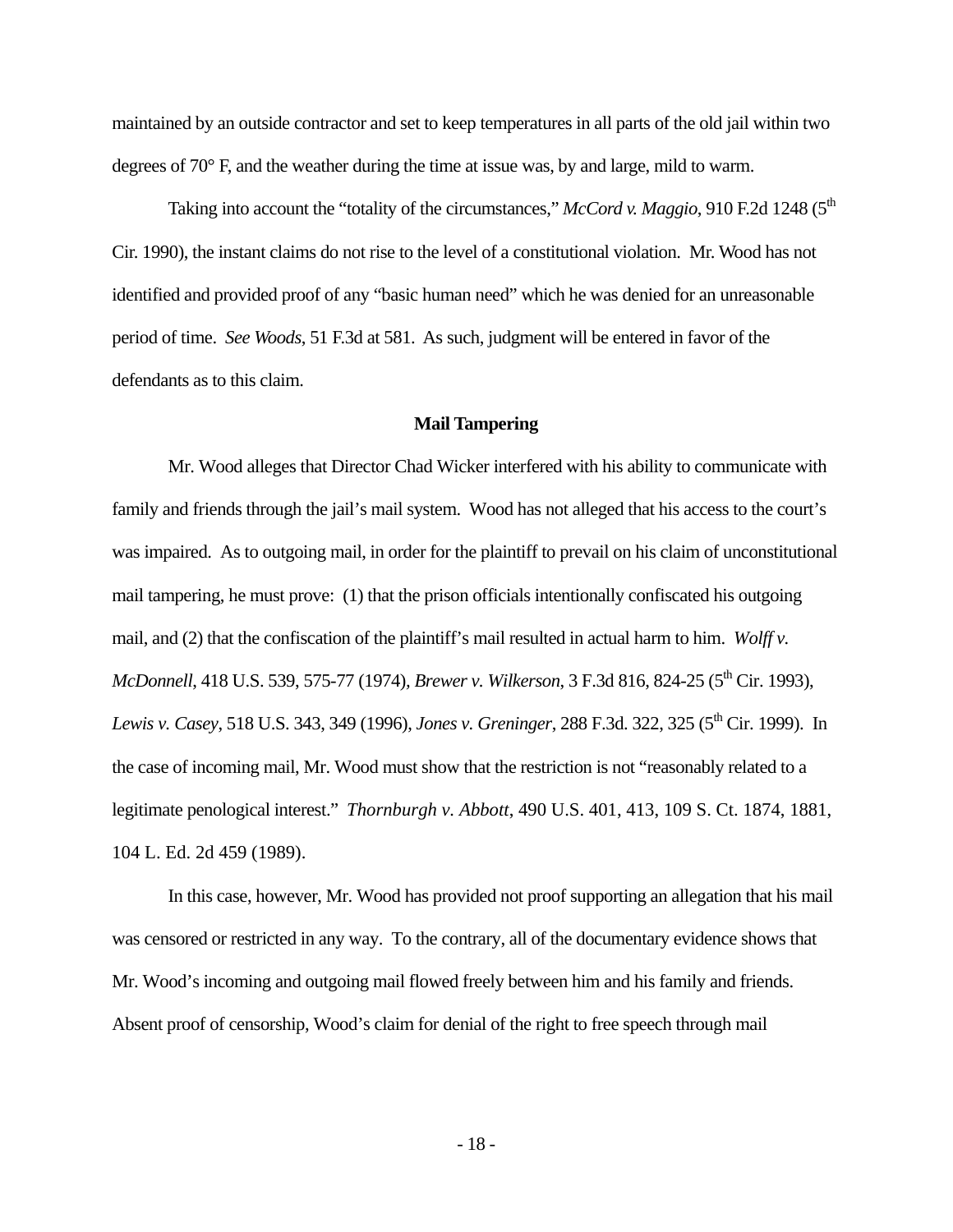tampering does not rise to the level of a constitutional claim, and must, therefore, fail. *Brewer v. Wilkerson*, 3 F.3d 816, 824-25 (5<sup>th</sup> Cir. 1993).

 Put simply, Daniel Wood's mail tampering claim is frivolous. The undisputed record reveals that he had unfettered access to an electronic mail kiosk and sent literally hundreds of emails to family and friends. On a single occasion, the kiosk broke, and Mr. Wood complained. Mr. Wicker met with Wood on February 4, 2016, discussed the problem with the kiosk, and informed him that the repair part had been received and that a repair was scheduled that same day. Mr. Wood has not pointed to a single occasion when any defendant interfered with either his incoming or outgoing mail. The defendants are entitled to summary judgment on this claim.

# **Failure to Exhaust Administrative Remedies as to Wood's General Conditions of Confinement Claim**

 Mr. Wood's claim regarding cold and wet conditions in cells 146 and 148 also fails because he did not exhaust jail administrative remedies before filing the instant suit. Congress enacted the Prison Litigation Reform Act ("PLRA"), 42 U.S.C. §1997e *et seq.* – including its requirement that inmates exhaust their administrative remedies prior to filing suit – in an effort to address the large number of prisoner complaints filed in federal courts. *See Jones v. Bock*, 549 U.S. 199, 202 (2007). Congress meant for the exhaustion requirement to be an effective tool to help weed out frivolous claims from the colorable ones:

Prisoner litigation continues to 'account for an outsized share of filings' in federal district courts. *Woodford v. Ngo*, 548 U.S. 81, 94, n. 4, 126 S.Ct. 2378 (2006) (slip op., at 12, n.4). In 2005, nearly 10 percent of all civil cases filed in federal courts nationwide were prisoner complaints challenging prison conditions or claiming civil rights violations. Most of these cases have no merit; many are frivolous. Our legal system, however, remains committed to guaranteeing that prisoner claims of illegal conduct by their custodians are fairly handled according to law. The challenge lies in ensuring that the flood of non-meritorious claims does not submerge and effectively preclude consideration of the allegations with merit. *See Neitzke v. Williams*, 490 U.S. 319, 327, 109 S.Ct. 1827, 104 L.Ed.2d 338 (1989).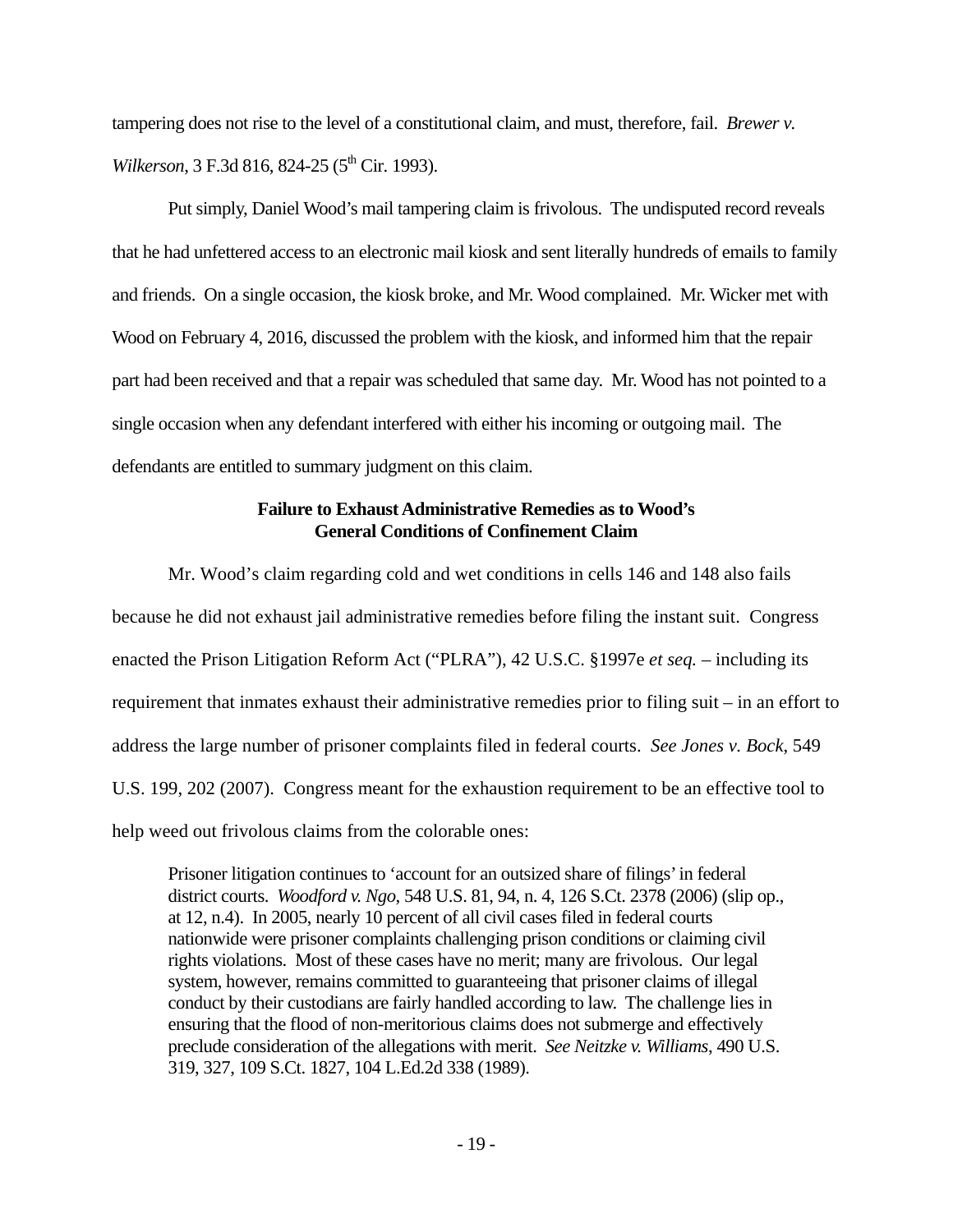Congress addressed that challenge in the PLRA. What this country needs, Congress decided, is fewer and better prisoner suits. *See Porter v. Nussle*, 534 U.S. 516, 524, 122 S.Ct. 983, 152 L.Ed.2d 12 (2002) (PLRA intended to "reduce the quantity and improve the quality of prisoner suits"). To that end, Congress enacted a variety of reforms designed to filter out the bad claims and facilitate consideration of the good. Key among these was the requirement that inmates complaining about prison conditions exhaust prison grievance remedies before initiating a lawsuit. *Jones v. Bock*, 549 U.S. 199, 203 (2007).

The Prison Litigation Reform Act ("PLRA"), 42 U.S.C. §1997e(a), requires prisoners to exhaust any available administrative remedies prior to filing suit under 42 U.S.C. §1983. The exhaustion requirement protects administrative agency authority, promotes efficiency, and produces "a useful record for subsequent judicial consideration." *Woodford v. Ngo*, 548 U.S.81, 89 (2006). A prisoner cannot satisfy the exhaustion requirement "by filing an untimely or otherwise procedurally defective administrative grievance or appeal" because "proper exhaustion of administrative remedies is necessary." *Woodford v. Ngo*, 548 U.S. 81, 83-84 (2006); see also *Johnson v. Ford*, 261 F. App'x 752, 755 ( $5<sup>th</sup>$  Cir. 2008)( the Fifth Circuit takes "a strict approach" to the PLRA's exhaustion requirement)(*citing Days v. Johnson*, 322 F.3d 863, 866 (5<sup>th</sup>) Cir. 2003)); *Lane v. Harris Cty.Med.Dep't*, No. 06-20935, 2008 WL 116333, at \*1 (5<sup>th</sup> Cir. Jan.11,2008)( under the PLRA, "the prisoner must not only pursue all available avenues of relief; he must also comply with all administrative deadlines and procedural rules"). Indeed, "a prisoner must now exhaust administrative remedies even where the relief sought – monetary damages – cannot be granted by the administrative process." *Booth v. Churner*, 532 U.S. 731, 739 (2001).

 The requirement that claims be exhausted prior to the filing of a lawsuit is mandatory. *Gonzalez v. Seal,* 702 F.3d 785 (5<sup>th</sup> Cir. 2012). "Whether a prisoner has exhausted administrative remedies is a mixed question of law and fact." *Dillon v. Rogers*, 596 F.3d 260, 266 ( $5<sup>th</sup>$  Cir. 2010). As "exhaustion is a threshold issue that courts must address to determine

- 20 -